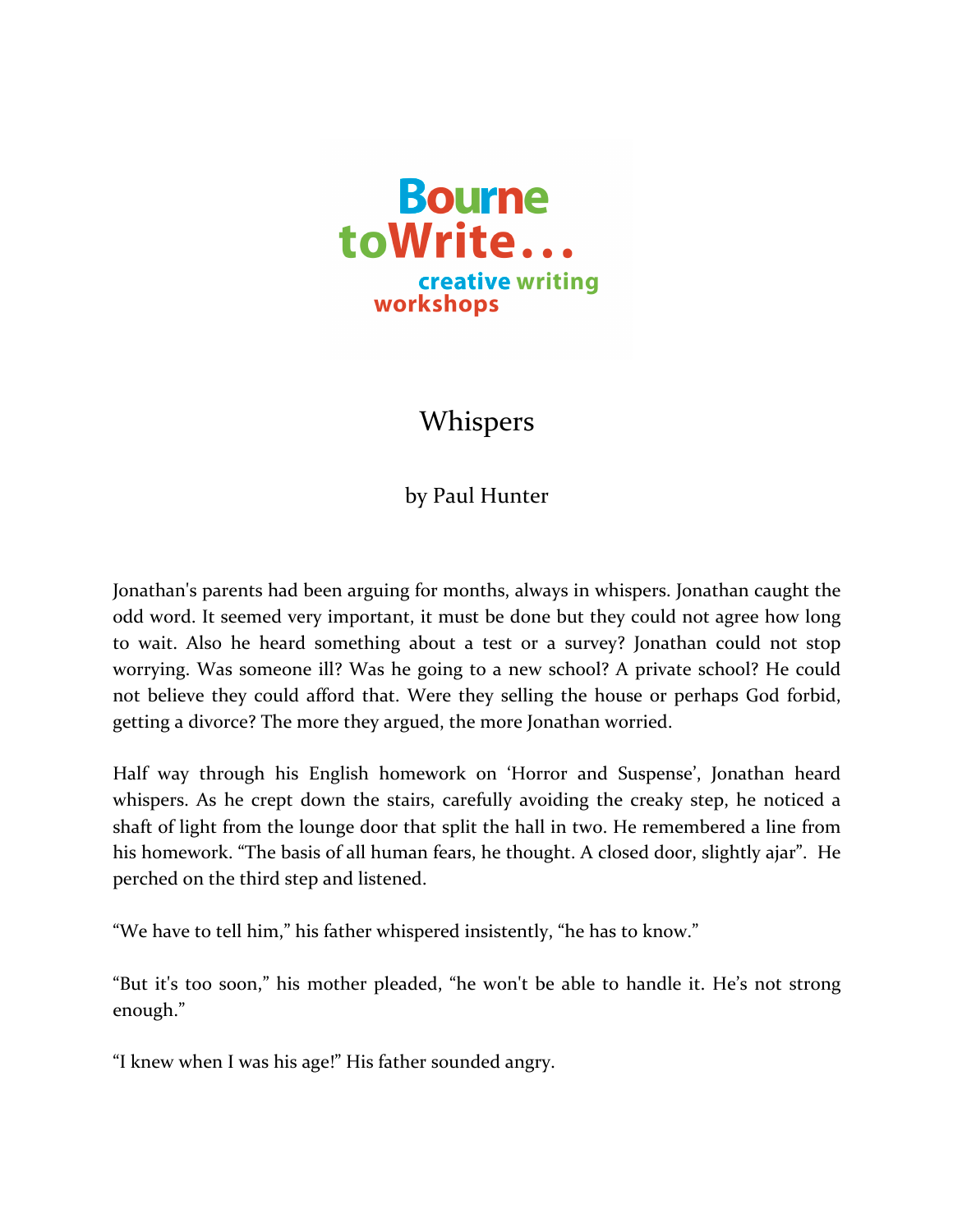"Well, you can blame your father for that!" his mother retorted.

"Blame! How dare you, we only buried him last year!"

Jonathan felt scared and very confused. Whatever it was, affected him, his father and possibly Grandad. A vision of a werewolf and a vampire fighting suddenly appeared in Jonathan's mind. He hated the sight of blood, he didn't even like tomato soup. So he'd have to be a werewolf, at least he liked dogs.

"That's it, I've had enough, I'm telling him tonight!" shouted his father, "Jon..."

"No stop! You can't!" his mother screamed, cutting him off.

A moment of silence hung in the air. Jonathan had never heard his mother scream, it was as if she had been wounded or had something to protect.

"What do you mean, I can't tell him?" His father sounded more measured, possibly suspicious.

Another long silence, Jonathan heard a sigh.

"He's not yours," his mother whispered, as if she did not want to hear it.

"Rubbish! Of course he is, he looks just like me, everyone says."

"He's not yours," she repeated slightly louder.

"Well who is his father in this dream world of yours?" his father said mockingly.

"David, your brother."

"I was scared. I didn't want to take the risk. I knew David was tested and clear!"

"I did it for us! Jonathan is still your flesh and blood!" my mother was screaming, the words came out in a torrent.

"I'll kill him!"